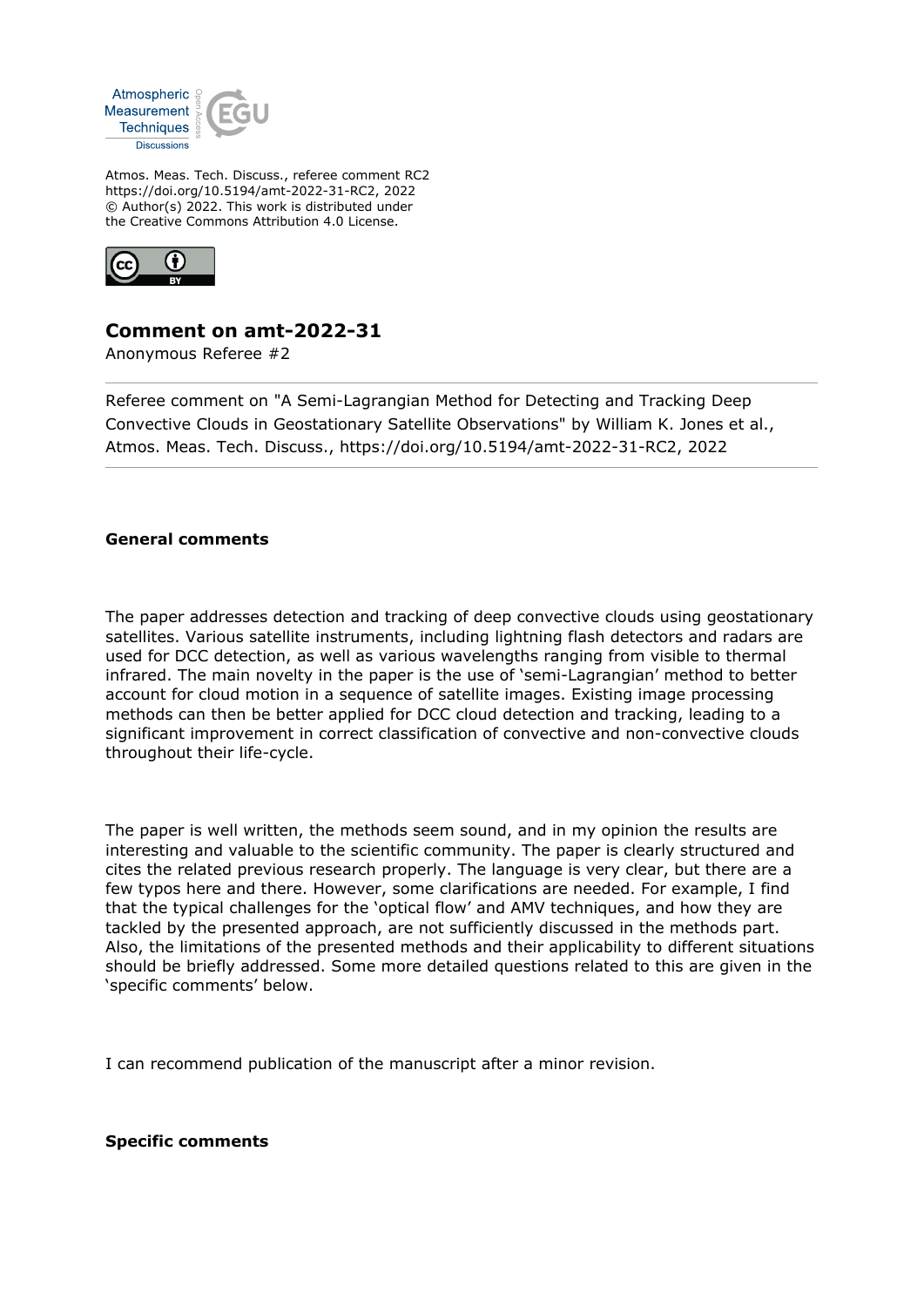Page 3, line 38: The text says "Composite RGB images from a combination visible and near-IR channels" but the figure label says "visible RGB composite". The image does look like a regular (semi-)true-color satellite image. Please clarify.

Fig 2: What exactly is the cross section pictured here? Is the distance measured along a straight line from the mentioned origin to some direction (if so, please give also the end point of this line). Please clarify. It would help to show the position of the cross section on the map in Fig 1.

Page 4, line 93: What does "over anvil area" mean here? Do you mean "overall/whole anvil area"? Please clarify.

Page 4, line 96: What is meant by 'active detection method' in this context?

Page 6, line 105: Please give the temporal extend of the data (year 2019) already here.

Page 8, line 149: I would expect that SWD would also be high for other cloud types, e.g. low level (optically thin) water clouds, which might cause false detections (unless combined with other methods, as in this case). Please clarify in the text.

Page 8, section 3: Some more general comments on the methods section:

I would suggest that the authors consider adding a very brief introduction to the methods section summarizing in a few lines the steps that are needed (e.g. with bullet points), to help the reader. The goal is to detect and track DCCs; existing image processing methods are used, but need to be refined in order to track DCCs, etc… 1) detection of AMV, 2) defining a semi-Lagrangian frame using the AMV, 3) careful selection of the channels used for anvil detection 4) applying the existing methods, but with the refined frame.

Typical problems in detection of specific atmospheric features such as plumes or clouds are related to the effect of the background, and specifically to the contrast between the background and the features being tracked. It is easier to detect and track high altitude cold clouds against a background of warm cloud free ocean than, say, against a cold land surface with possible low altitude cloud fields etc. Only one example is discussed in detail in the paper, but the method is applied over one year and over areas of varying conditions. Some of these issues are discussed in the text, but can the authors comment on the general applicability of the methods?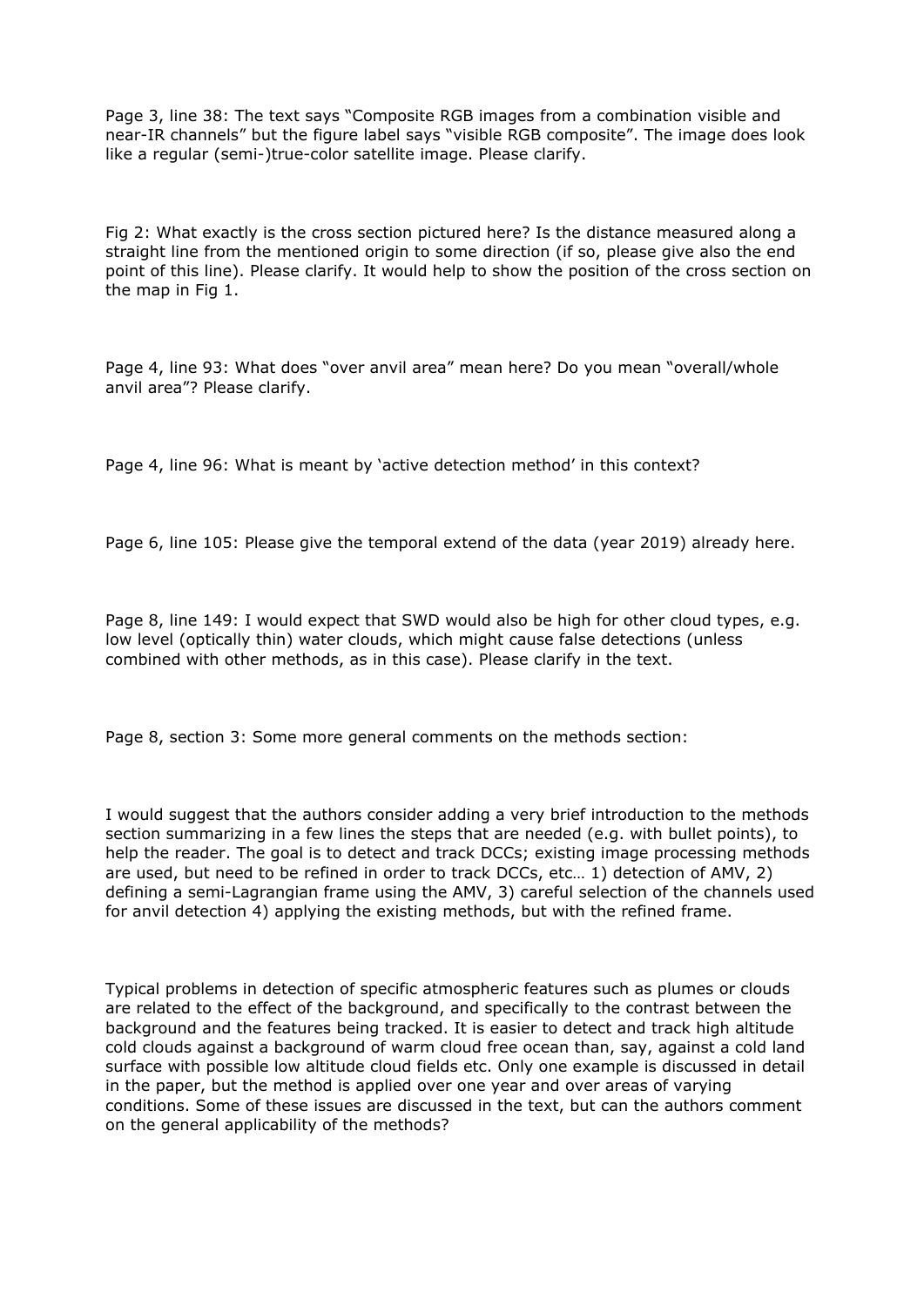Likewise, methods based on tracking difference between images using cross correlation usually perform well when the features being tracked have sufficient contrast to the background, and also sufficiently variable texture. In other words, it would be easier to track the edges of an object with clear boundaries than, say, the central parts of a large cloud which have the same brightness temperature as the surrounding cloud. However, in Fig. 4 b) the optical flow vectors on different parts of the cloud agree surprisingly well. I would imagine this might be due to the mentioned use of 'increasingly smaller subsets of the image' in the Farnebäck method. If so, maybe this could be briefly elaborated.

Page 8: section 3.1:

Cross-correlation based methods typically have issues when applied to large features with homogeneous surface reflectance/brightness temperature. Are there any conditions where setting an AMV fails, or thresholds applied e.g. to minimum acceptable correlation? In other words, are there gaps in the AMV field that might affect your approach (or is AMV simply set to zero in uncertain cases)? Also, to clarify, are the AMV are constructed for the full image, not only clouds?

What are the major errors sources in the AMV calculations and can you estimate the resulting uncertainty? I would imagine that change in the cloud shape between the sequential images has an effect, and more notably the vertical motion can change the observed brightness temperatures, making it difficult to track the horizontal motion. Can you comment on the uncertainties?

Page 9, Fig 4: Could you use a different color for the '+30min' dashed blue line for better separation form the solid blue line?

Which images are used to produce the shown atmospheric motion vectors (two successive images, I suppose, but at which time)?

Also, while the direction of the AMV arrows seems to agree with the change seen in contours, it is difficult to estimate if the magnitudes agree. From the caption I guess the 'reference arrow' at the bottom of the image corresponds to 1 pixel per frame i.e. 60 km/h in terms of velocity, but the length on the map is arbitrary. Also, the map does not have a length scale so it is difficult to say how much the contours change in the 30 min interval. Perhaps it would be more illustrative (in this particular case) if the length of the arrows was scaled so that it would correspond to the motion of a 'cloud particle' in the 30 minute interval, i.e. the particle would travel from the tail of the arrow to it's tip in this time period. Or, if this is technically too complicated, maybe briefly describe in the text how well these two methods agree on the magnitude of the motion.

p. 10, line 192: "By comparing the predicting flow vectors to the future evolution of the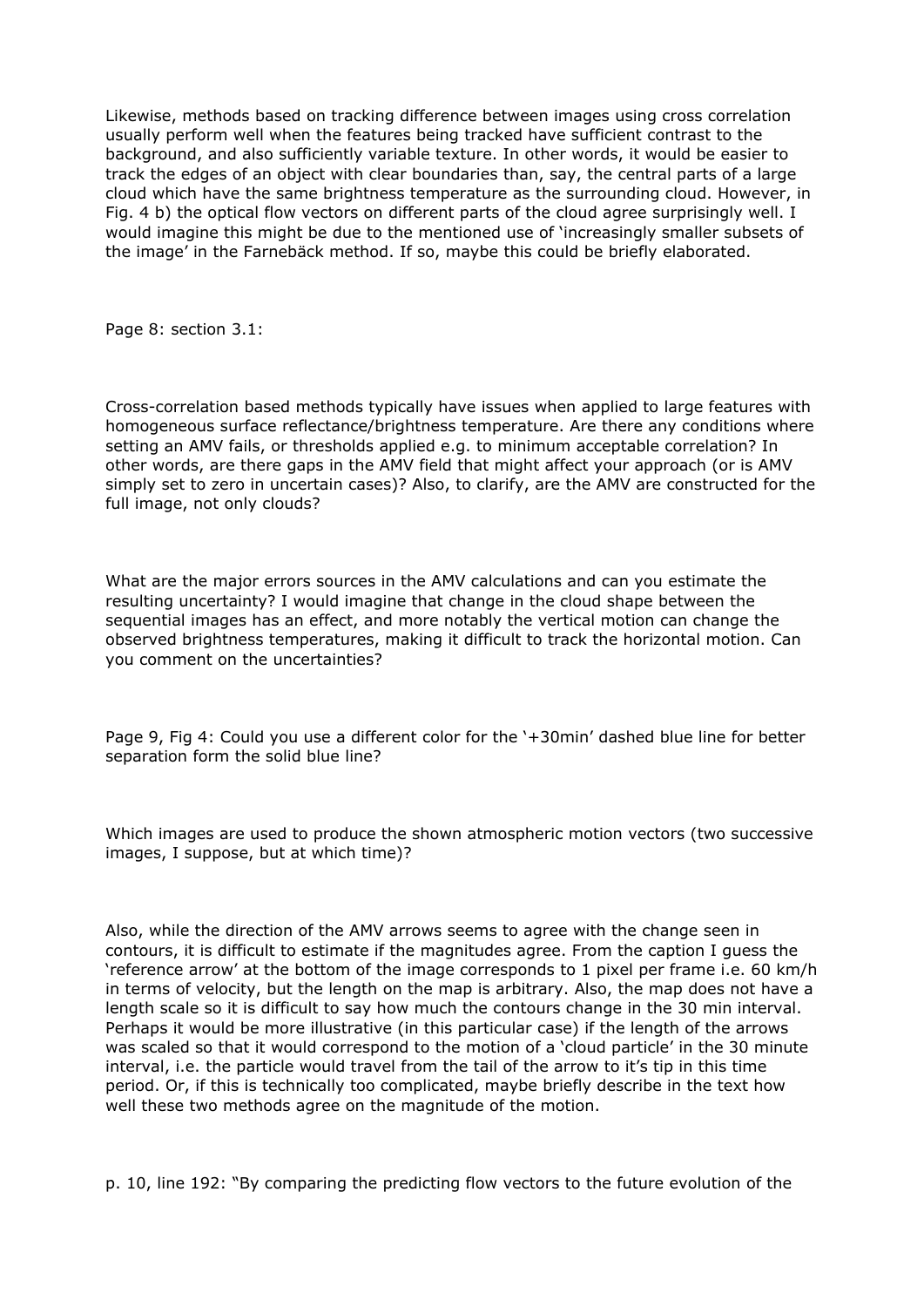cloud field (dashed line), we can see that the algorithm correctly estimates the future evolution of the anvil cloud."

It is not entirely obvious what is meant here. From the text it sounds like you use three time steps: steps 1 and 2 to calculate 'predicting flow vectors', and steps 2 and 3 to illustrate the 'true evolution of the cloud field', apparently using just BT thresholds. Please clarify.

p. 11, line 212: "Several implementations of common image processing operations have been developed using this Lagrangian convolution framework, including:"

Just to be sure, clarify what you have done in this work, and what has been developed and published before. Do you mean "We have applied this Lagrangian convolution framework to develop several new implementations of (existing) common image processing operations, including: ..."?

p. 13, line 253: Here you must mean WVD-SWD, instead of 'WVD field'? Please explain carefully at this point in the text why this subtraction is done. (It is to separate the edge of course, and described later in the text, but the way it is now written is confusing, and it takes several readings to understand what was actually done.)

p. 13, line 262: Please give a brief motivation why this classification between thin and thick anvil clouds is made. I suppose it is related to the evaluation process.

p. 13, line 263: "By subtracting the SWD field from the WVD field, we are able to isolate only the thick regions of the anvil. By adding the SWD field to the WVD field, we are able to detect both the thick and thin anvil regions." Add a reference to Fig 7 a) here. (Would it be useful to also show the case SWD+WVD?) Please describe in more detail how the thin and thick regions are detected (by some thresholds?) in Fig 8. Please also consider if these combinations of VWD and SWD could be shown and briefly introduced already in connection with SWD and WVD definitions in section 2.1?

p. 14, Fig 7: Figures 3 and 7 show the same case, but slightly different areas are shown. Would it not be better to use the same format/area in all images?

p 14. Section 4: Evaluation is naturally focusing on the DCC cores, which are associated with the lightnings. This type of evaluation does not really work for the full extend of the anvil clouds, especially the thinner parts and dissipating phase. I suppose this is also the motivation for separating the detected clouds to thick and thin parts (see previous comments). I see that with the lightning data it is not possible to evaluate the extend of